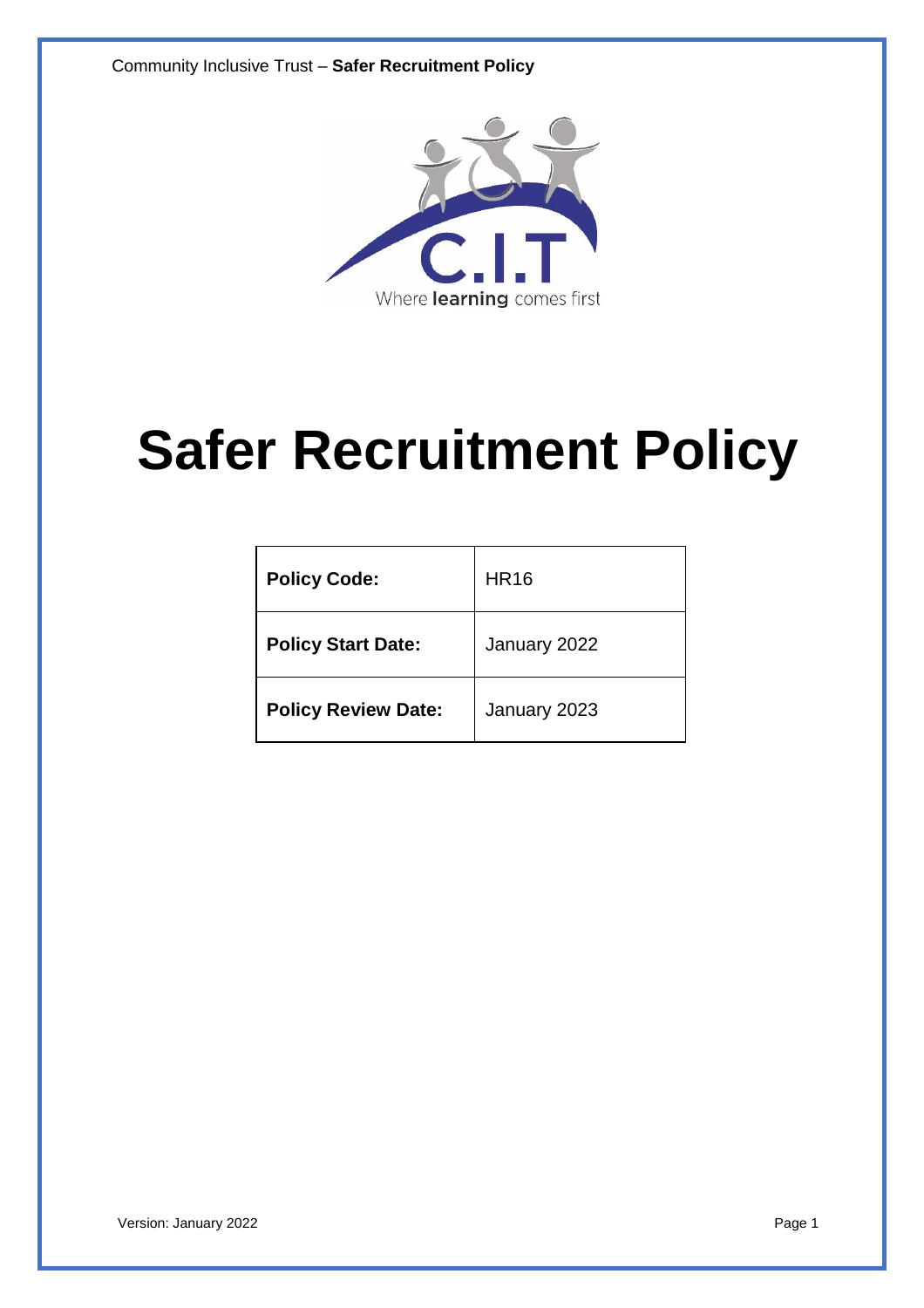# **Contents:**

**Statement of intent** 

- 1. Legal framework
- 2. Definitions
- 3. Roles and responsibilities
- 4. Equal opportunities
- 5. Planning, advertising and shortlisting
- 6. Invitation to interview
- 7. Pre-interview checks
- 8. Digital footprints
- 9. The interview
- 10. After the interview
- 11. Remote recruitment
- 12. Pre-appointment checks
- 13. After the pre-appointment checks
- 14. Single central record (SCR)
- 15. Safer recruitment training
- 16. Monitoring and review

# **Appendices**

a) Flowchart of Disclosure and Barring Service Criminal Record Checks and Barred List Checks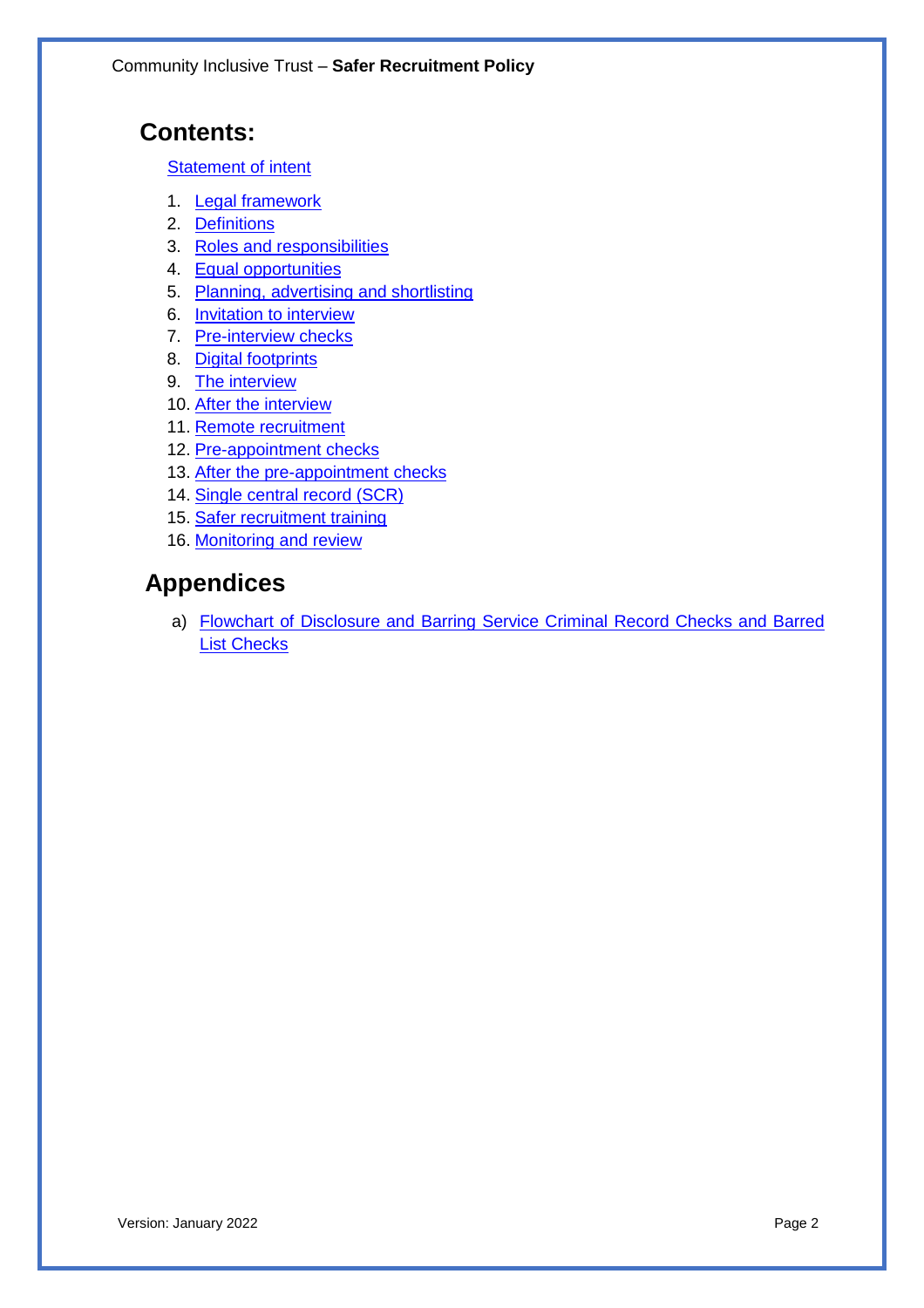# **Statement of Intent**

**Community Inclusive Trust** has implemented this policy to assist with recruitment and employee selection. It outlines the Trust's recruitment procedure and how the Trust ensures safer recruitment is considered at all levels of the recruitment process.

The safety and protection of the Trust's pupils is always at the forefront of the Trust's concerns, which is why this policy aims to embed a robust safeguarding culture into the recruitment practices of the Trust.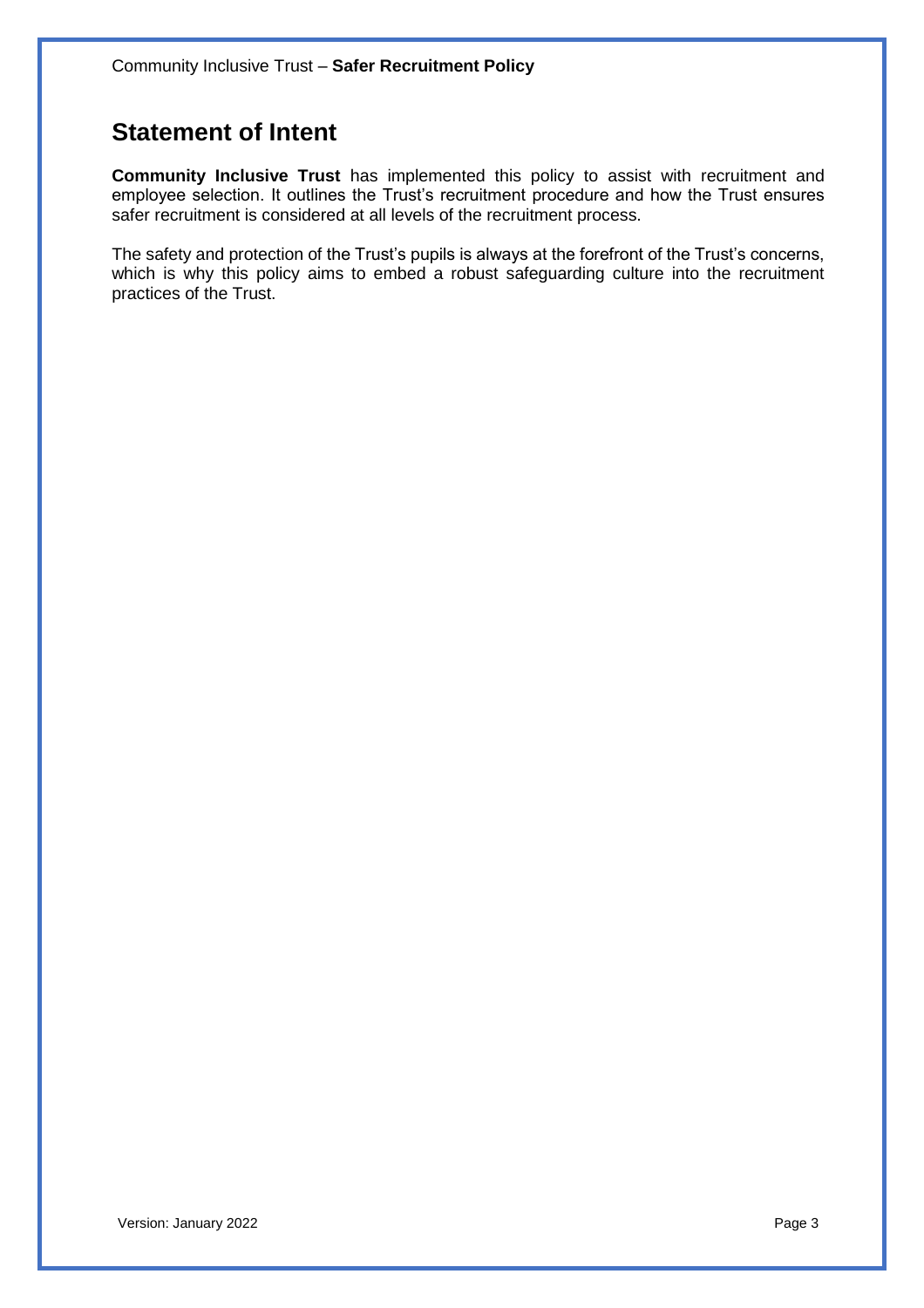# **1. Legal framework**

- 1.1 This policy has due regard to all relevant legislation including, but not limited to, the following:
	- Children Act 1989
	- Children Act 2004
	- Safeguarding Vulnerable Groups Act 2006
	- The Education (Trust Teachers' Appraisal) (England) Regulations 2012 (as amended)
	- Sexual Offences Act 2003
	- The Trust Staffing (England) Regulations 2009
	- Rehabilitation of Offenders Act 1974
	- Education and Skills Act 2008
	- Data Protection Act 2018
	- The General Data Protection Regulation (GDPR)
	- Education Act 2002
	- Equality Act 2010
- 1.2 This policy has due regard to guidance including, but not limited to, the following:
	- DfE 'Keeping children safe in education'
	- DfE 'Staffing and employment advice for Trusts'
	- DfE 'Governance handbook'
	- DfE 'Guidance for full opening: Trusts'
	- DfE 'Changes to checks for EU sanctions on EEA teachers from 1 January 2021'
- 1.3 This policy operates in conjunction with the following Trust policies:
	- Child Protection and Safeguarding Policy (individual schools)
	- Records Management Policy
	- **Data Protection Policy**
	- Acceptable Use of the Internet & IT Systems Policy

# **2. Definitions**

# 2.1 **Regulated activity** – includes:

- Teaching, training, instructing, caring for or supervising children if the person is unsupervised, or providing advice or guidance on physical, emotional or educational wellbeing, or driving a vehicle only for children.
- Working for a limited range of establishments (known as 'specified places', which include schools), with the opportunity for contact with children, but not including work undertaken by supervised volunteers.
- The above definitions are classified as regulated activity if they are undertaken regularly. Some activities are always regulated activities, regardless of frequency or whether they are supervised or not. This includes relevant personal care, or health care provided by, or under the supervision of, a health care professional. Personal care includes helping a child with eating or drinking, for reasons of illness or disability, or in connection with toileting, washing, bathing and dressing for reasons of age, illness or disability. Health care means care for children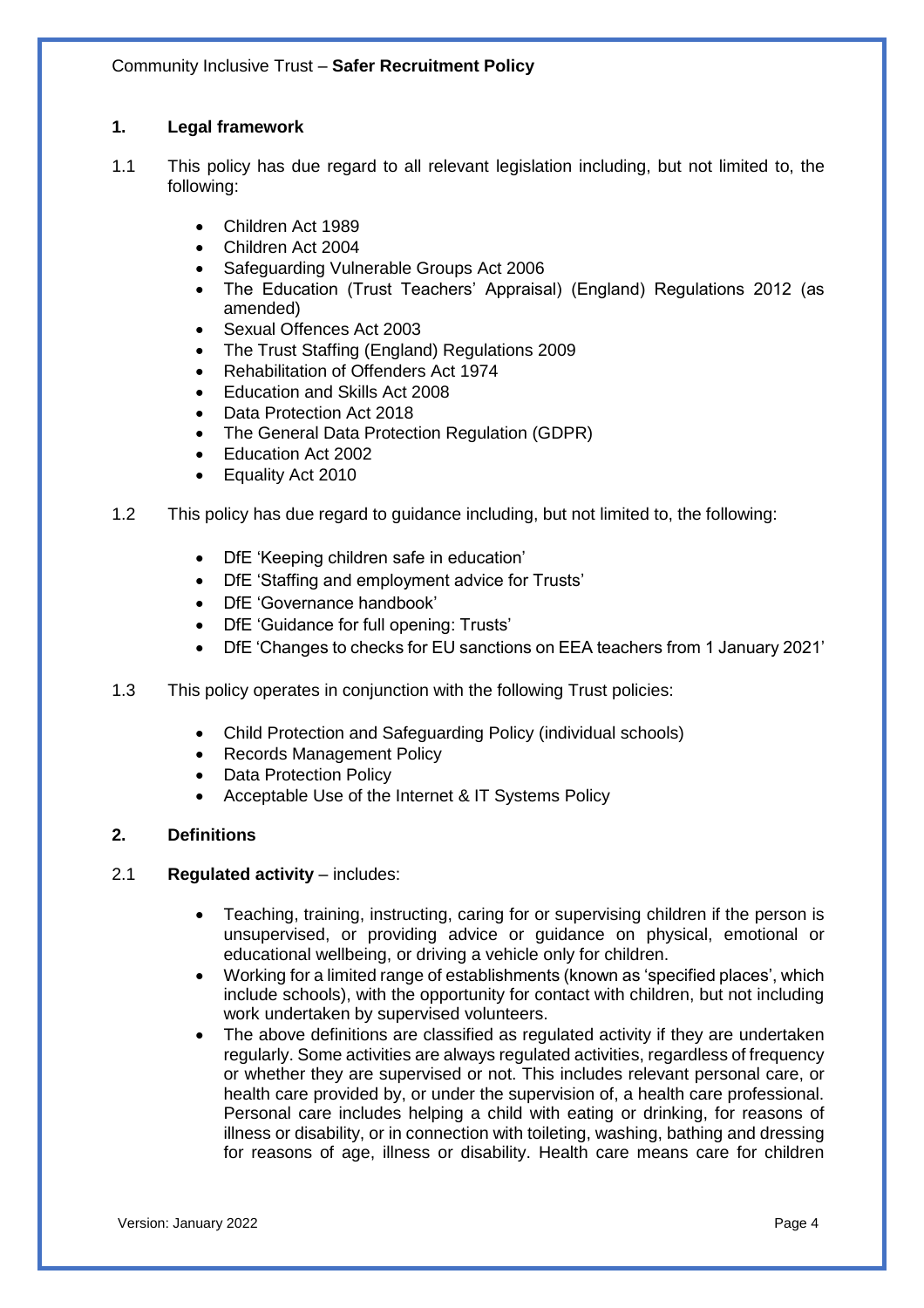provided by, or under the direction or supervision of, a regulated health care professional.

- A supervised volunteer who regularly teaches or looks after children is not in regulated activity.
- 2.2 **Teaching role** refers to a role involving planning and preparing lessons and courses for pupils; delivering lessons to pupils; and assessing and reporting on the development, progress and attainment of pupils. These activities are not teaching work for the purposes of 'Keeping children safe in education' (KCSIE) if the person carrying out the activity does so (other than for the purposes of induction) subject to the direction and supervision of a qualified teacher or other person nominated by the headteacher to provide such direction and supervision.
- 2.3 Standard DBS this provides information about convictions, cautions, reprimands and warnings held on the Police National Computer, regardless of whether or not they are spent under the Rehabilitation of Offenders Act 1974.
- 2.4 Enhanced DBS this provides the same information as the standard DBS, plus any additional information held by the police which a chief officer reasonably believes to be relevant and considers ought to be disclosed.
- 2.5 Enhanced DBS with barred list check this check is required for when people are working or seeking to work in regulated activity with children and/or vulnerable adults. This check allows for additional checks to be made as to whether the person appears on the children's or adults' barred lists.
- 2.6 Children's barred list the DBS maintains a 'barred list' of individuals who are unsuitable to work with children. In addition, where an enhanced DBS including a barred list check is obtained, the certificate will also detail whether the applicant is subject to a direction under section 128 of the Education and Skills Act 2008 or section 167A of the Education Act 2002.
- 2.7 Adults' barred list the DBS also maintains a 'barred list' of individuals who are unsuitable to work with vulnerable adults. This check should only be applied for if the person will be in regulated activity with vulnerable adults.
- 2.8 Section 128 check this provides for the Secretary of State to direct that a person may be prohibited or restricted from participating in the management of a school or Multi Academy Trust (including academies and free schools).
- 2.9 Safer recruitment this is the safeguarding and protection of pupils during the recruitment and selection process. Its overall purpose is to help identify and deter or reject individuals who are deemed to be at risk of abusing children.

# **3. Roles and responsibilities**

- 3.1 The HR Director is responsible for:
	- Agreeing and monitoring effective policies to ensure recruitment at the Trust is in accordance with the legislation outlined in section 1.
	- Ensuring that staff recruitment is as safe as possible, as well as fair and compliant with the relevant legislation.
	- Ensuring appropriate checks have been carried out on staff, volunteers, contractors and agency workers working within the Trust.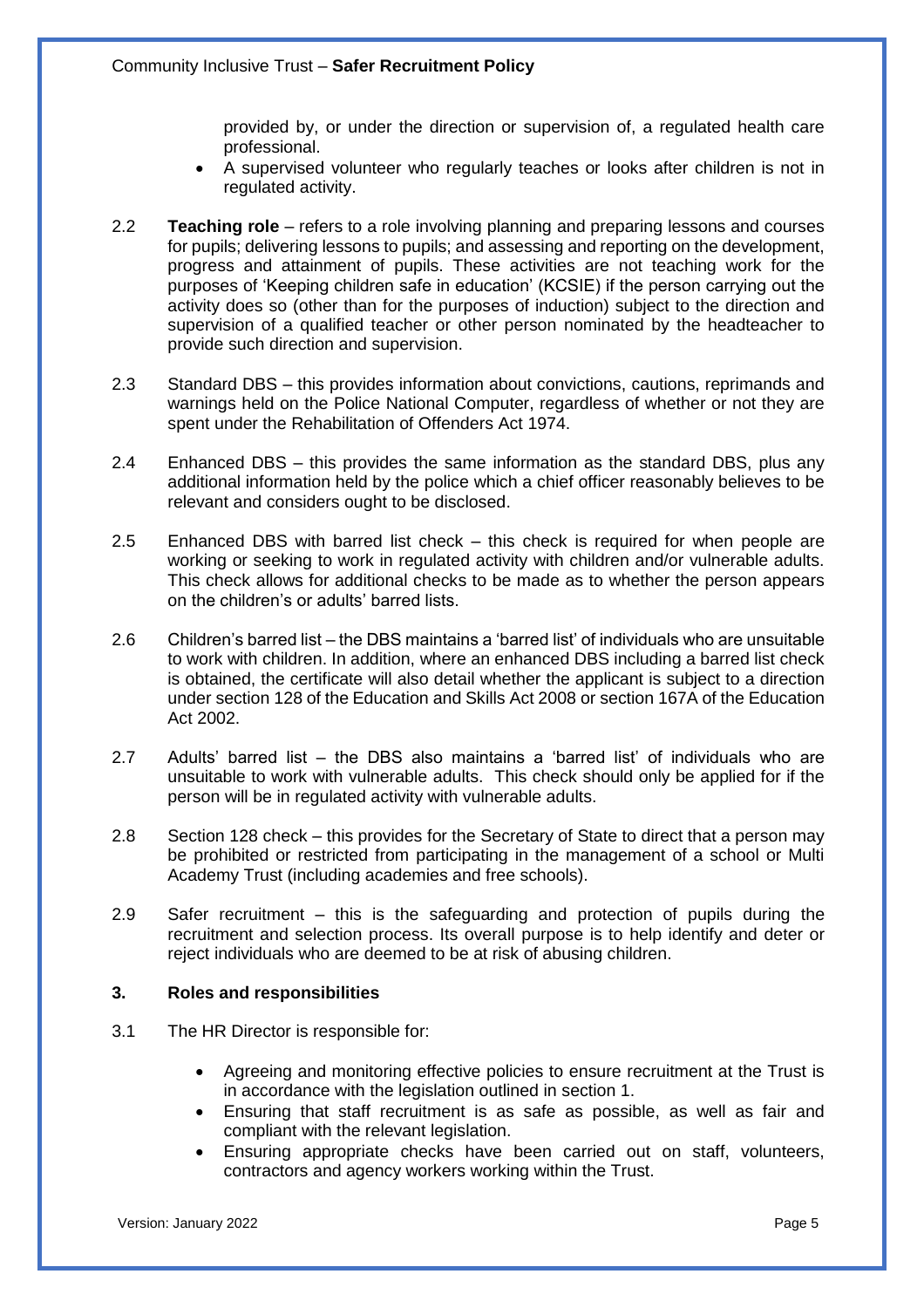- Monitoring the advertising of vacancies, assessing how they are being advertised and whether the adverts are maximising all of the opportunities to attract the appropriate candidates.
- Benchmarking the success of any advertising methods used, as well as the overall success of the recruitment process.
- Ensuring a member of the local school board is on the recruitment panel for a new headteacher.
- Ensuring that equal opportunities are established and implemented throughout the recruitment process.
- Accommodating the needs of new employees and making reasonable adjustments when necessary.
- Ensuring that any recruitment data that is kept is in accordance with the Records Management Policy.
- 3.2 The recruitment manager is responsible for:
	- Creating the advert and ensuring it meets all the necessary requirements.
	- Shortlisting the potential candidates with the aim of reducing the application field and identifying those with the potential to effectively undertake the role.
	- Establishing appropriate recruitment procedures.
	- Ensuring that the salary of the successful candidate is determined.
	- Ensuring that at least one member of the recruitment panel has undergone safer recruitment training.
	- Ensuring that all members of the recruitment panel understand their role, i.e. advisory or decision making.
	- Ensuring that the interview addresses ability, team working skills, reasons for interest in joining the Trust, integrity, understanding of the Trust's ethos and vision, and why the candidate believes they would be a good fit for the Trust.
	- Ensuring that the interview addresses safeguarding practices.
- 3.3 The Director of Safeguarding and Wellbeing is responsible for:
	- Ensuring that all members of the recruitment panel are familiar with their obligations with regards to safer recruitment, as set out in KCSIE.
	- Monitoring the Trust's SCR to ensure that the necessary vetting checks for employees are carried out.
- 3.4 During the recruitment process, and especially during the initial stages, the recruitment manager and recruitment panel will be watchful of candidates displaying the following characteristics:
	- No understanding or appreciation of children's needs
	- Expressing that they want the role to meet their needs at the expense of children
	- Using inappropriate language in relation to children
	- Expressing extreme views or views that do not support safeguarding practices
	- Displaying unclear boundaries with children
	- Providing vague answers when asked about their experience and being unable to explain gaps in their employment

# **4. Equal opportunities**

4.1 The Trust will not discriminate against any protected characteristics, such as disability or gender, and will always promote difference and inclusion throughout the Trust.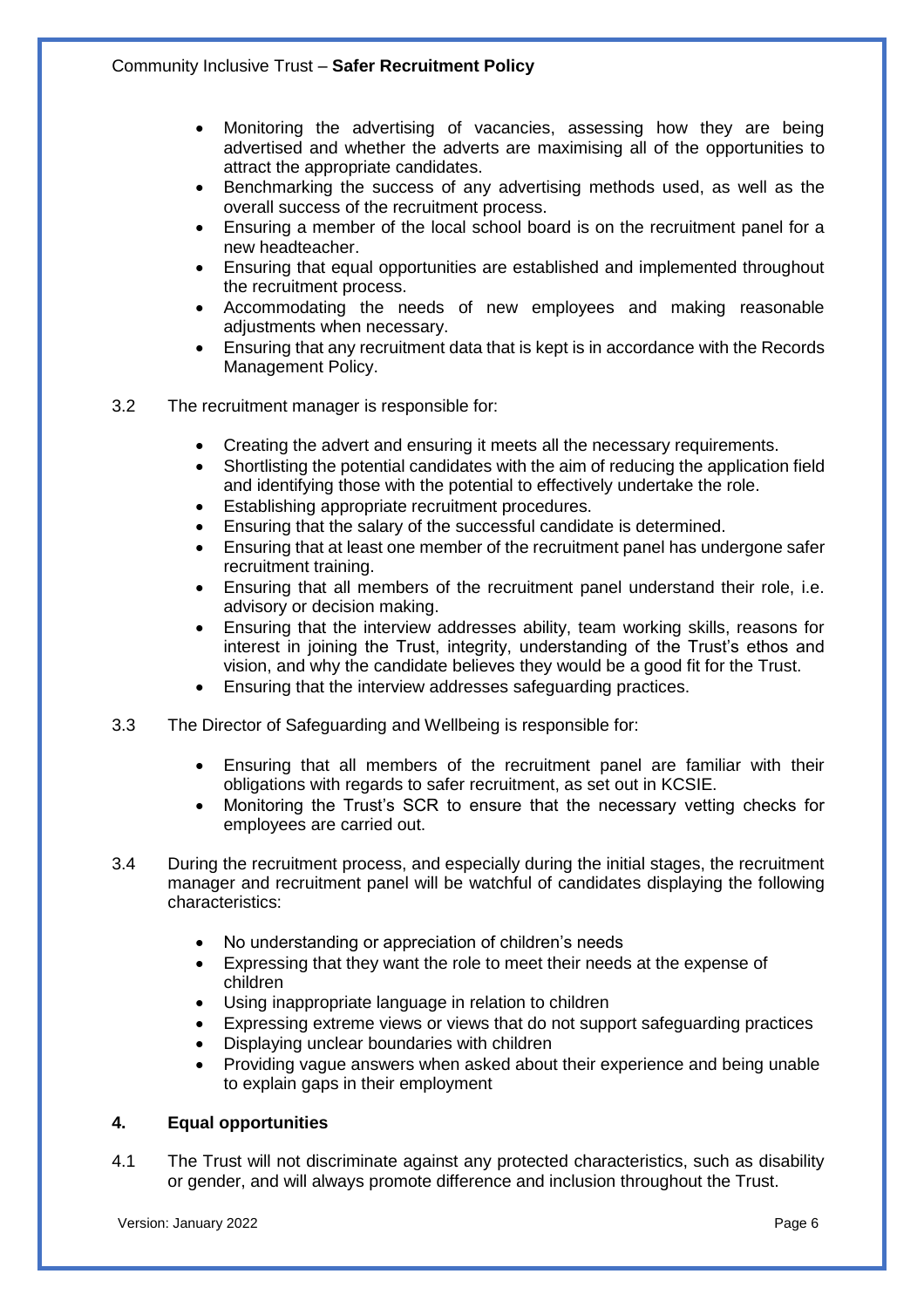- 4.2 The Trust will, where necessary, make reasonable adjustments to ensure the interview is accessible to all candidates. Candidates should inform the Trust of any reasonable adjustments that they need when they receive the invitation for an interview.
- 4.3 The HR Director will review recruitment procedures annually to ensure they are accessible and do not directly or indirectly discriminate against candidates.
- 4.4 Candidates will not be asked about their health or any disabilities before a job offer is made, unless one of the following exemptions applies:
	- Questions necessary to establish if an applicant can perform an intrinsic part of the job (subject to any reasonable adjustments)
	- Questions to establish if an applicant is fit to attend an assessment or any reasonable adjustments that may be needed at interview or assessment
	- Positive action to recruit people with disabilities
	- Equal opportunities monitoring (which will not form part of the decision-making process)

# **5. Planning, advertising and shortlisting**

- 5.1 Once a vacancy has been identified, the Trust will allow an appropriate amount of time for planning and structuring the recruitment process. A suitable recruitment manager will be assigned and will oversee the recruitment process.
- 5.2 The recruitment manager will:
	- Decide on the recruitment timeframe.
	- Decide who will be involved in the process and what their roles will be, e.g. who forms the recruitment panel and who will lead interviewing.
	- Prepare the documents that will be provided to applicants, including the job description, person specification and application form – ensuring that these documents contain a clear message about safeguarding, the checks that will be carried out and that references will be sought.
- 5.3 The job information and associated documents will be published online.
- 5.4 The full requirements of the role will be clearly explained, including any employment vetting requirements such as a DBS check.
- 5.5 The recruitment panel will comprise a recruitment manager, who is responsible for the management of the entire recruitment process, and normally two other members of staff.
- 5.6 The recruitment panel must have a minimum of 2 members.
- 5.7 At least one member of the recruitment panel will have successfully completed up-todate safer recruitment training.
- 5.8 The recruitment manager will ensure the advertisement includes the following requirements:
	- Information specific to the role on offer and the school/Trust as a whole
	- The benefits of the role are highlighted
	- The advertisement is relevant to the target audience
	- The advertisement is communicated directly and concisely, and includes clear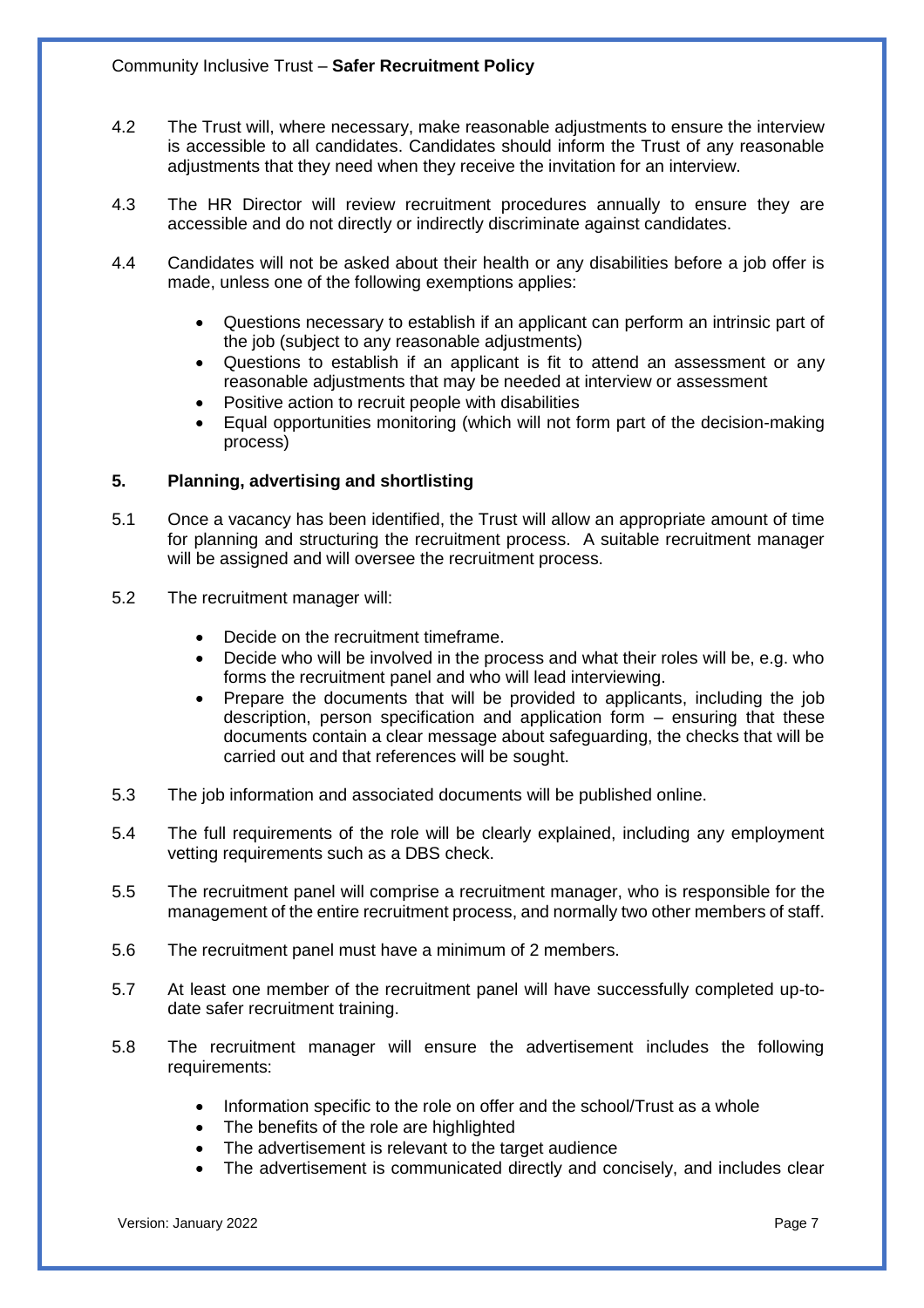information on how to apply

- Applications will be submitted electronically except in exceptional circumstances
- 5.9 Requests for further information from applicants will be replied to promptly.
- 5.10 Vacancies will normally be advertised through external sources.
- 5.11 Advertisements will include a job description, person specification and detail the closing date.
- 5.12 The details of the application process will be clearly outlined.
- 5.13 Application forms will be accessible on the school's/Trust's website.
- 5.14 The Trust may utilise social media for recruitment.
- 5.15 The Trust will never accept a CV alone, only completed application forms.
- 5.16 Shortlisted candidates will be invited to interview, either in writing or by phone.
- 5.17 If applicants have not had a response within 2 weeks of the closing date, they should assume they have been unsuccessful.
- 5.18 The Trust will not write to all unsuccessful applicants.
- 5.19 When shortlisting candidates for an interview, all completed application forms will be considered.
- 5.20 At least two members of staff will be involved in the shortlisting process.
- 5.21 Candidates who are shortlisted will normally meet all the essential aspects of the person specification requirements.
- 5.22 The Trust will ensure that the shortlisting process is as systematic as possible, and that the recruitment panel reads through all applications. Each member of the panel will create their own shortlist which will then be collated and discussed.
- 5.23 Applicants will be assessed against the same shortlisting criteria to ensure a fair process.

#### **6. Invitation to interview**

- 6.1 Once a shortlist has been confirmed, the applicants will be invited for interviews.
- 6.2 The invite will include information about the interview arrangements, how they will be conducted, the areas that will be explored and what documents they should bring.
- 6.3 The invite will include information regarding necessary identity checks for the successful candidate.
- 6.4 The recruitment manager may obtain two references before interviewing candidates to allow for any concerns to be explored with the referee and discussed with the candidate.
- 6.5 One of the references will be from the candidate's most recent employer, where possible.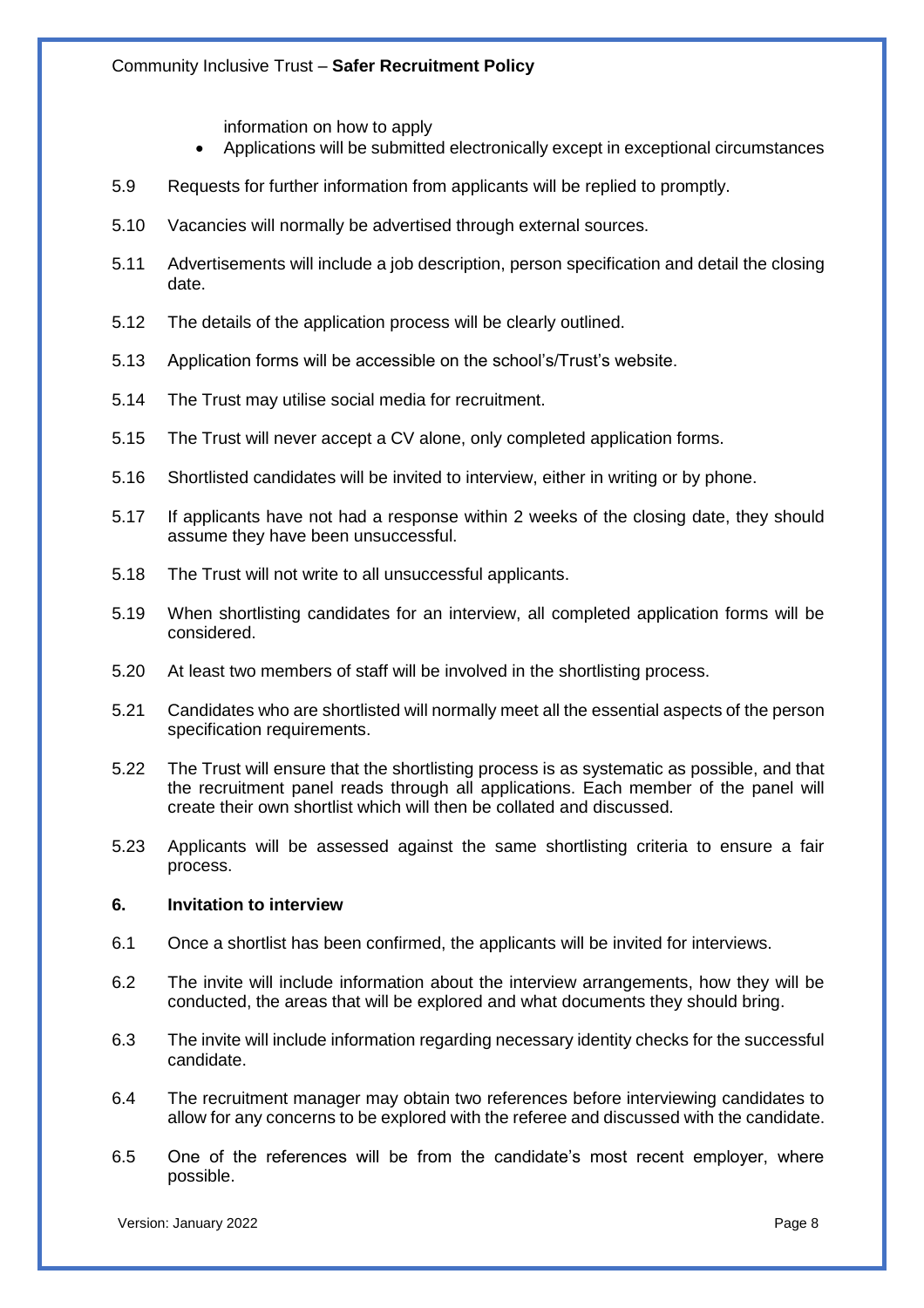- 6.6 Where a candidate is not currently employed, verification of their most recent period of employment and reasons for leaving will be obtained from the employer.
- 6.7 If a candidates current or most recent employment has not involved working with children or vulnerable adults but they have in a previous role then a reference will be sought from this employer.
- 6.8 References will normally be from a senior member of staff and not a colleague.
- 6.9 Open testimonials will not be relied upon, nor will information that has been provided by the candidate without verifying the information.
- 6.10 Permission will be sought from candidates before contacting referees.
- 6.11 Information about past disciplinary action or allegations that are disclosed will be considered carefully when assessing the applicant's suitability for the post.
- 6.12 The candidate's current employer will be asked for details of any capability history in the previous two years, including the reasoning.

#### **7. The interview**

- 7.1 During the interview process, candidates will be asked standard questions and their responses will be recorded for ease of comparison.
- 7.2 Any gaps in a candidate's employment history will be explored at interview.
- 7.3 Any concerns raised through contact with referees will be discussed with the candidate at this stage.
- 7.4 The recruitment panel will ask open questions to assess the candidate's experience and suitability for the post, and to explore the candidate's motivation towards safeguarding and their suitability to work with children.
- 7.5 The candidate will be given the opportunity to discuss any concerns or ask any questions.
- 7.6 The candidate should provide the relevant documentation and identification at the interview stage to support a DBS application and Right to Work checks. Original copies of any required qualifications should also be provided.
- 7.7 The interview will always comprise a face-to-face interview; however, the recruitment panel may also request that candidates complete one of the following exercises (this list is not exhaustive):
	- In-tray exercise
	- Skills assessment
	- Lesson observations

# **8. After the interview**

- 8.1 After the interview has been completed, the recruitment panel will:
	- Assess all candidates' performance using the same agreed criteria.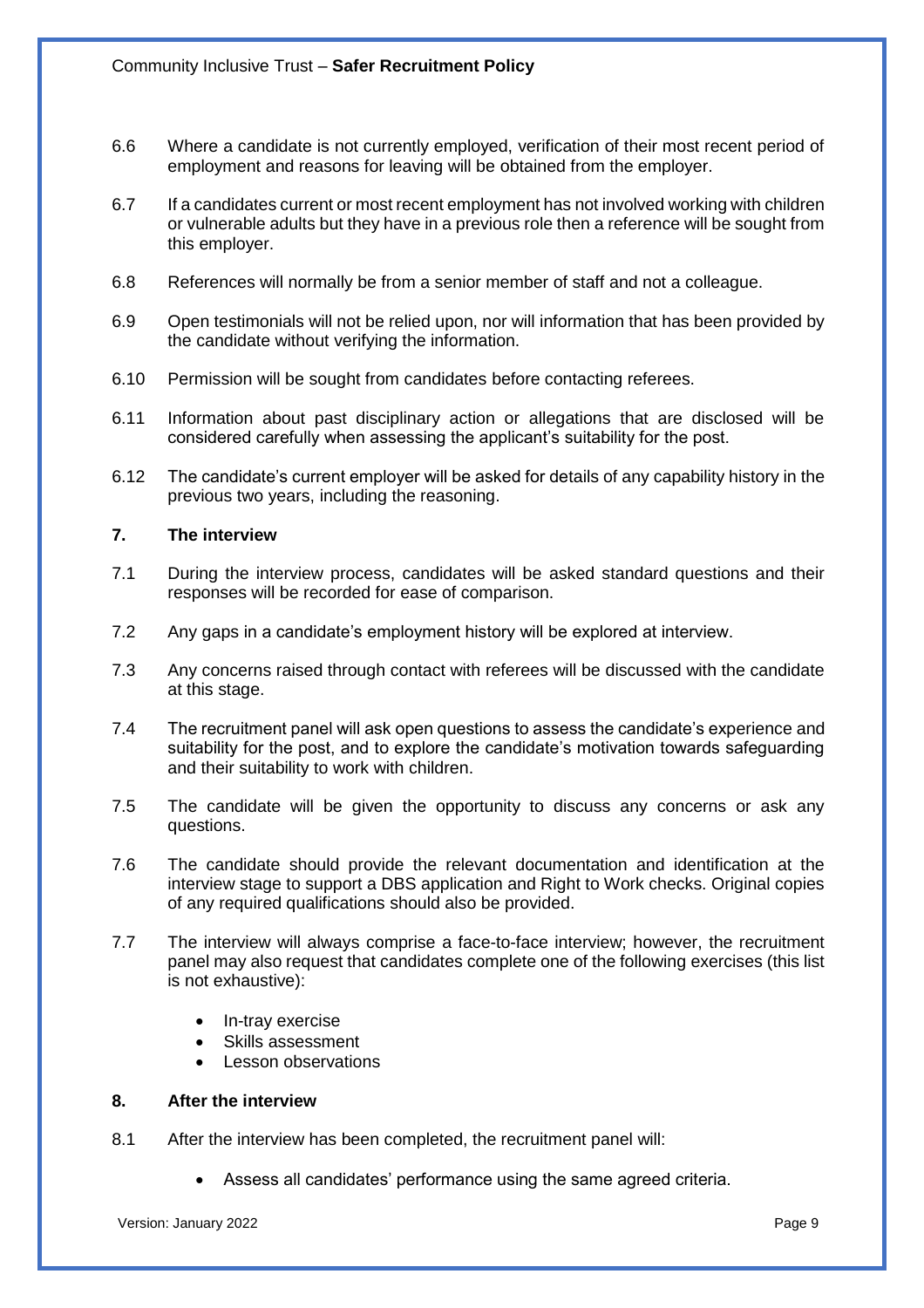- Contact and provide feedback to the unsuccessful candidates feedback will be verbal where possible, and based on evidence of their performance against the person specification for the role.
- 8.2 Interview notes and assessment materials will be held securely for an appropriate amount of time after the interviews, in line with the Records Management Policy, in case any aspect of the recruitment process is challenged.
- 8.3 After choosing a successful candidate, the recruitment manager will inform CIT HR who will:
	- Make a conditional offer of employment to the candidate.
	- Ask the successful candidate to provide identification and proof of qualifications, if this has not already been done.
	- Complete the relevant pre-appointment checks.

#### **9. Remote recruitment**

- 9.1 The Trust will follow all the requirements set out in this policy when recruiting remotely, changing only the in-person nature of the interview, and implementing the necessary additional steps to support this.
- 9.2 The recruitment manager will research and select a suitable online platform through which online interviews may take place, taking into account ease of use, privacy measures and suitability for the purposes of online interviews.
- 9.3 Online interviews will be conducted in line with the Trust's Acceptable Use of the Internet & IT Systems Policy and the Data Protection Policy at all times.
- 9.4 Staff members conducting an online interview will ensure they understand how to operate the various relevant functionalities of the online interview platform, e.g. how to share their screen, prior to the interview commencing.
- 9.5 Staff members conducting an online interview will ensure privacy settings are adjusted appropriately on the provider's site or application.
- 9.6 The Trust will be aware of, and have due regard for, the potential risks associated with online communication, e.g. ease of anonymity, and will ensure it takes suitable precautions, e.g. encrypting data where possible.
- 9.7 The Trust will ensure that any tasks set for candidates during the interview are compatible with the online nature of the interview, e.g. they do not require the exchange of physical paper resources.
- 9.8 The Trust will communicate its expectations to candidates regarding the use of the online platform in good time prior to the interview. These expectations will include, but will not be limited to, the following:
	- The candidate will participate in the interview with both the video camera and microphone features enabled at all required times
	- The candidate will participate in the interview in a suitable setting  $-$  a quiet area with a neutral background
	- The candidate will keep personal information which is not relevant to the recruitment process private, e.g. their email password, and will not ask the staff members conducting the interview to share any such private information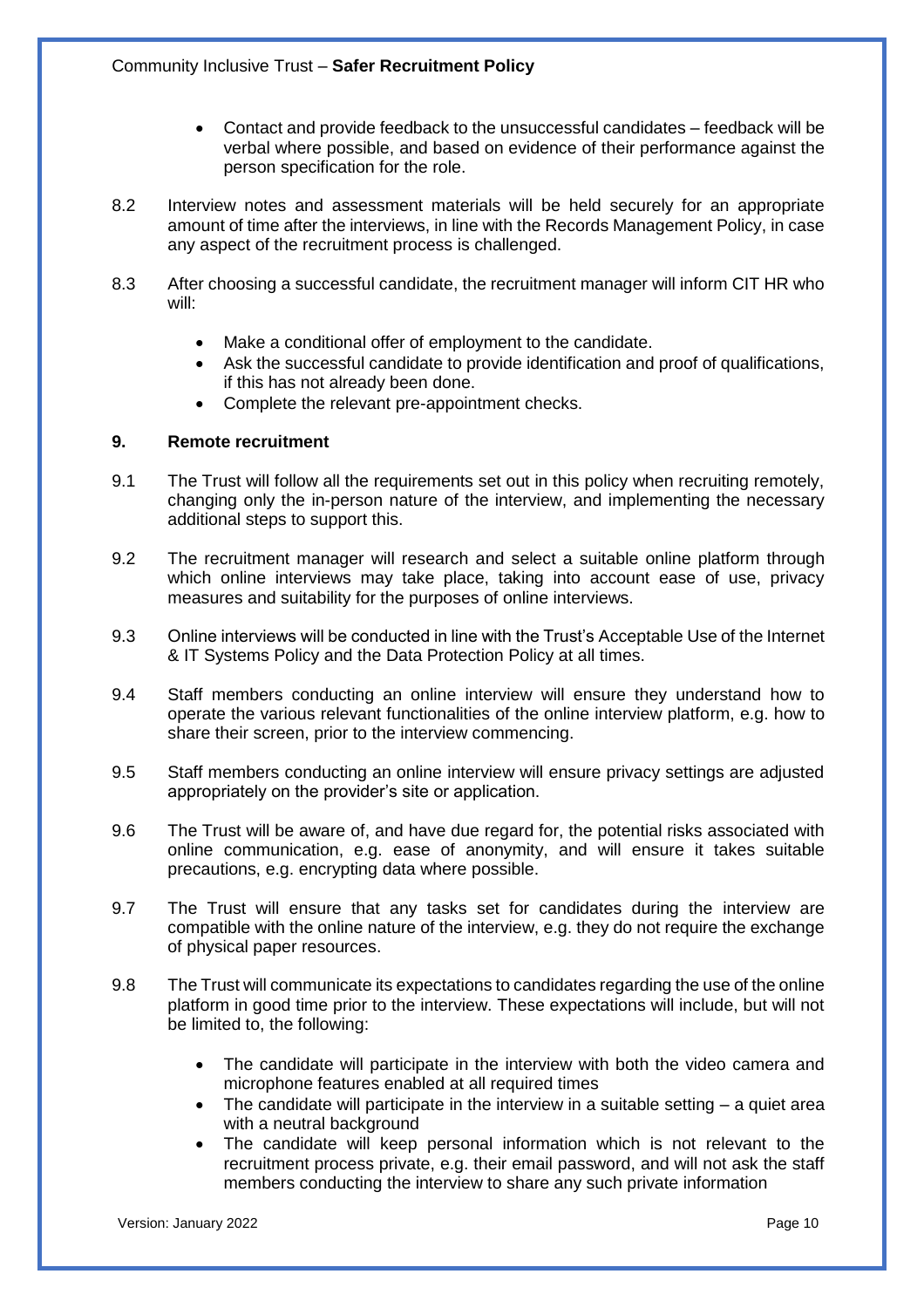- Where necessary, the candidate will be aware that the Trust will record the online interview, and that they will be required to consent to this in order for the interview process to continue
- 9.9 When recording an online interview, prior permission will be acquired from the candidate in writing via email and all members of the interview will be notified before the interview commences via email, and again once they have joined the interview before recording commences.
- 9.10 If the candidate does not provide consent to recording the interview, the Trust will consider whether the online interview can still take place in line with the Trust's safeguarding and records management responsibilities.
- 9.11 The Trust will not discriminate against candidates who are recruited remotely; they will be considered fairly alongside any candidates who are not recruited remotely.
- 9.12 If a candidate refuses to interview remotely, the Trust will consider whether alternative arrangements for an in-person interview are possible, having due regard to the Trust's equality duties at all times. If this is not possible, then the Trust will sensitively inform the candidate that the remote interview process is a requirement of the application process, and have a considerate and good-natured discussion with the candidate as to whether they can continue with the recruitment process at this time.
- 9.13 The Trust will direct candidates towards the DfE's advice on 'Attending your first remote interview' prior to the interview.

#### **10. Pre-appointment checks**

- 10.1 All appointments will be conditional on satisfactory completion of the necessary preappointment checks.
- 10.2 When appointing new staff, the Trust will complete the following checks:
	- Verify the candidate's identity
	- Obtain an enhanced DBS certificate (via the applicant) and, for candidates engaging in regulated activity, barred list information
	- Obtain a separate barred list check if an individual will start work in regulated activity before the DBS certificate is available
	- Verify a candidate's mental and physical fitness to carry out their role
	- Verify the person's right to work in the UK
	- Make further checks on any individual who has lived or worked outside the UK
	- Verify professional qualifications, as appropriate
	- For those in management, trustee or governor roles, a section 128 check will be carried out
	- A prohibition order or any sanction or restriction imposed (that remains current) by the GTCE before its abolition in March 2012.
- 10.3 If the Trust has reason to believe that an individual is barred, it is an offence under section 9 of the Safeguarding Vulnerable Groups Act (SVGA) 2006 for the Trust to allow the individual to carry out any form of regulated activity.
- 10.4 Checks for all prohibitions, directions, sanctions and restrictions will be carried out by using the secure access portal on the Teacher Services' web page.
- 10.5 There is no requirement to obtain an enhanced DBS certificate or carry out checks for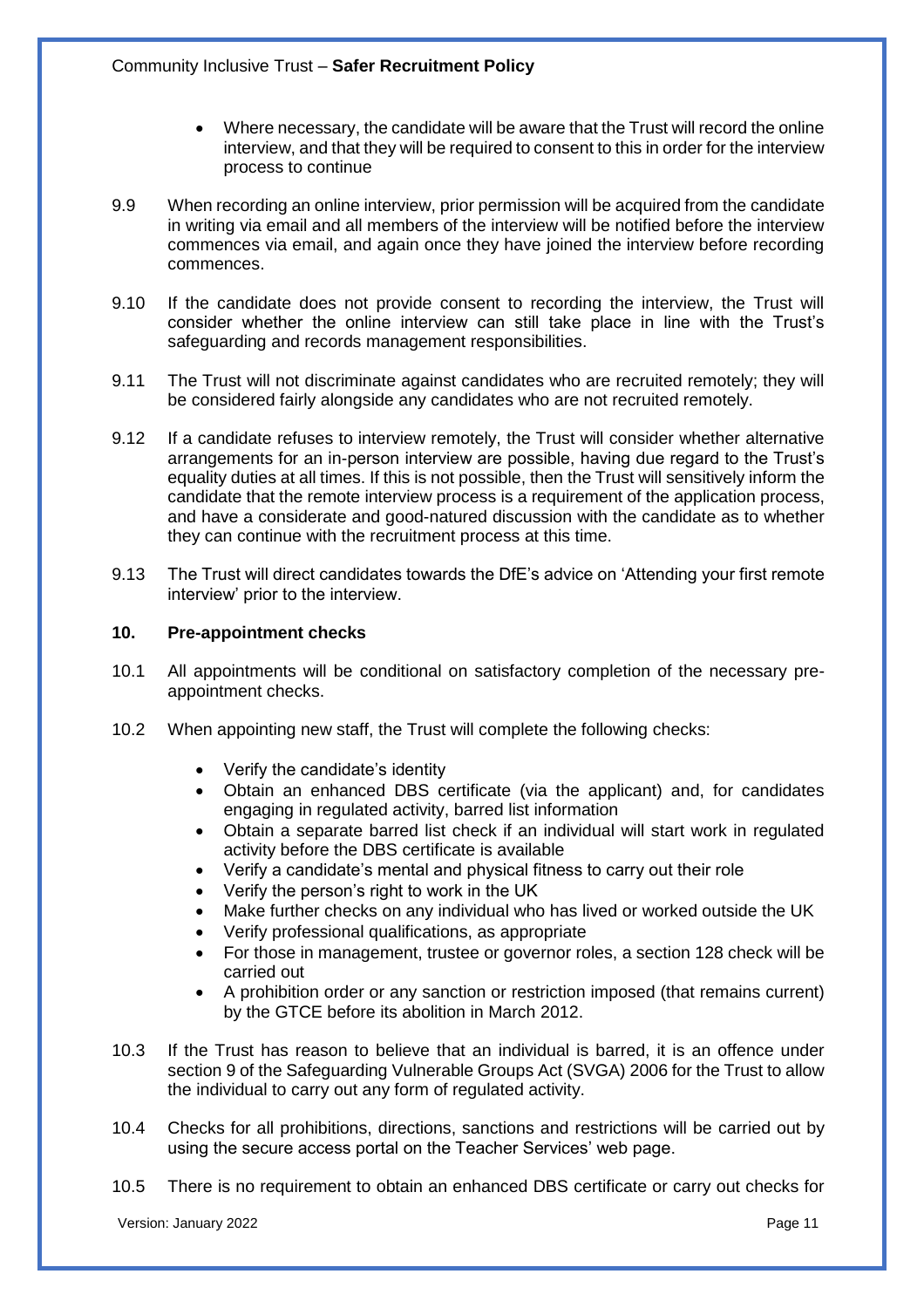events that may have occurred outside the UK if, in the three months prior to their appointment, the applicant has worked:

- In a Trust in England in a post which brought them into regular contact with children or young persons; or
- In any post in a Trust since 12 May 2006 which did not bring the person into regular contact with children or young persons

#### **Volunteers**

- 10.6 For volunteers, if they are not engaging in regulated activity, an enhanced DBS check will be obtained – a barred list check will not be required.
- 10.7 If volunteers are engaging in regulated activity and are new to the Trust, an enhanced DBS check with a barred list check will be required.
- 10.8 Existing volunteers in regulated activity do not need to be re-checked if they have already had a DBS check (including barred list information); however, the Trust may decide to conduct a repeat DBS check.

#### **Candidates who have lived outside the UK**

- 10.9 For candidates who have lived outside the UK, all mandatory checks outlined in this policy will be carried out, along with additional checks where necessary.
- 10.10 From 1 January 2021, candidates who have lived or worked outside the UK, the Trust will make further checks where necessary, including, but not limited to:
	- Obtaining an enhanced DBS certificate with barred list information, including for candidates who have not been to the UK before.
	- For teaching staff, obtaining proof of their past conduct as a teacher from the professional regulating authority in the country in which they worked, where available.

# **Agency and third-party staff**

- 10.11 In the case of any employee working at the Trust who is sourced from an agency or third-party organisation, confirmation must be obtained from the organisation, in writing, that all necessary checks have been completed.
- 10.12 Confirmation will also be obtained that the individual who presents for work is the same person on whom all checks have been completed. A copy of photographic identification will generally be kept where appropriate.

#### **Trainee/student teachers**

- 10.13 The Trust will ensure that enhanced DBS certificates and barred list checks are obtained on all salaried applicants for initial teacher training who are in regulated activity.
- 10.14 Where trainee teachers are fee-funded, it is the responsibility of the initial teacher training provider to carry out the necessary checks.
- 10.15 The Trust will obtain written confirmation from the agency that the checks have been carried out.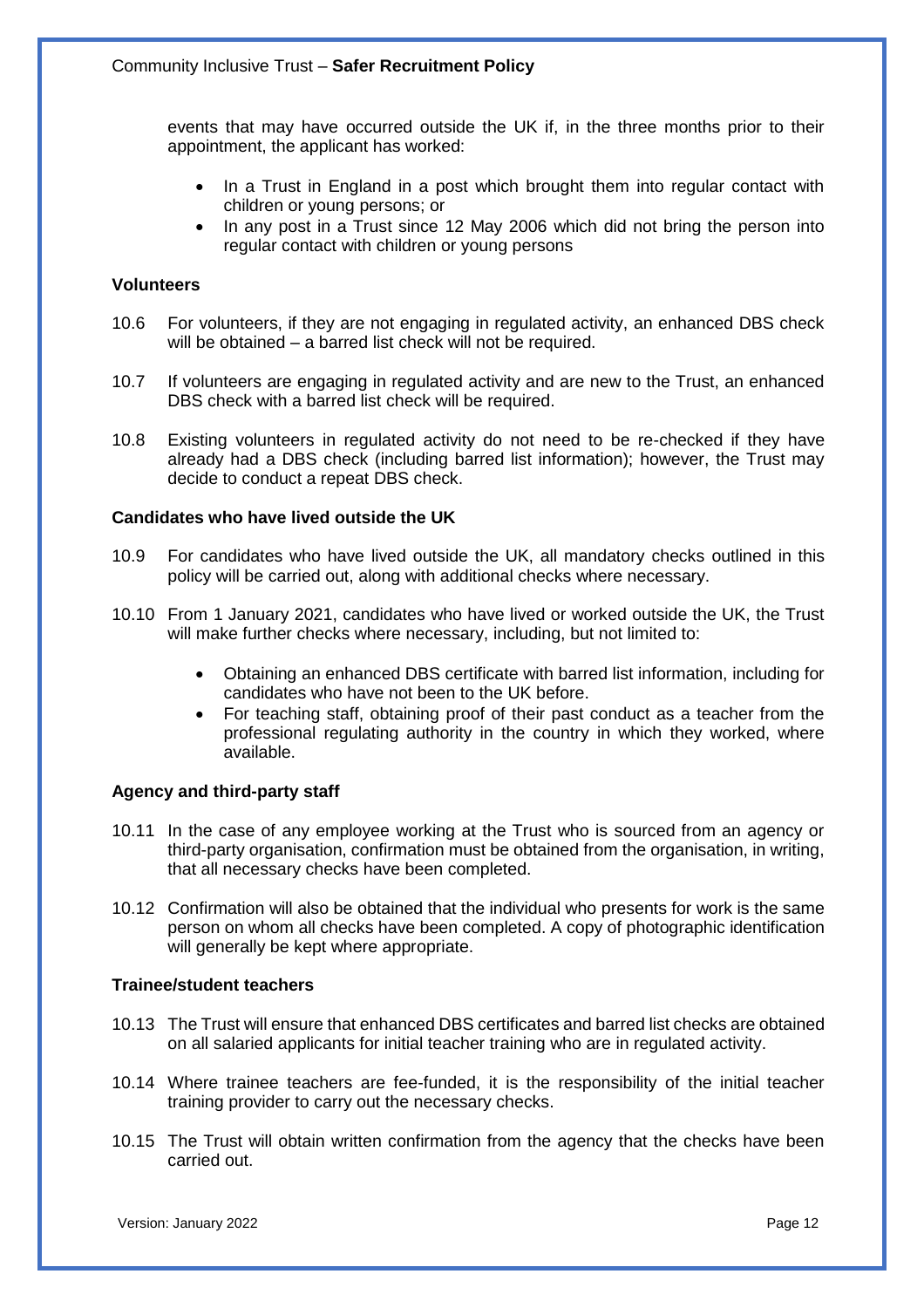# **Existing staff**

- 10.16 If a member of staff moves from a post that was not regulated activity to one that is, the relevant checks will be carried out.
- 10.17 The CIT HR Department will carry out further checks where there is a concern about a member of staff's suitability to work with children.
- 10.18 An investigation will be carried out to gather enough evidence to establish if an allegation has a foundation. The employer of the Trust will ensure they have sufficient information to meet the referral duty criteria in 12.23 of this policy.
- 10.19 The Trust will refer to the DBS anyone who has harmed, or poses a risk of harm, to a child or vulnerable adult where:
	- The harm test is satisfied in respect of that harm.
	- The individual has received a caution or conviction for a relevant offence, or if there is reason to believe that the individual has committed a listed relevant offence.
	- The individual is deployed to another area of work not in regulated activity, or where they have been suspended.
- 10.20 Referrals to the DBS will be made on conclusion of an investigation where an individual has been removed from regulated activity.
- 10.21 Referrals to the DBS will be made as soon as possible after the resignation, removal or redeployment of the staff member.

#### **Contractors**

- 10.22 The Trust will ensure that any contractor, or any employee of the contractor, has been subject to the appropriate level of DBS check. Contractors engaging in regulated activity will require an enhanced DBS certificate (including barred list information).
- 10.23 For all other contractors who are not engaging in regulated activity, but whose work provides them with an opportunity for regular contact with children, an enhanced DBS check (not including barred list information) will be required.
- 10.24 Under no circumstances will a contractor in respect of whom no checks have been obtained be allowed to work unsupervised or engage in regulated activity.
- 10.25 If a contractor is self-employed, the Trust will consider obtaining the DBS check, as selfemployed people are not able to make an application directly to the DBS on their own account.
- 10.26 The Trust will always check the identity of contractors and their staff on arrival.

#### **Adults who supervise children on work experience**

- 10.27 If the Trust is organising work experience placements, the Trust will ensure that the placement provider has policies and procedures in place to protect children from harm.
- 10.28 Barred list checks by the DBS might be required on some people who supervise a child under the age of 16 on a work experience placement. In such cases, the Trust will consider the specific circumstances of the work experience. Consideration will be given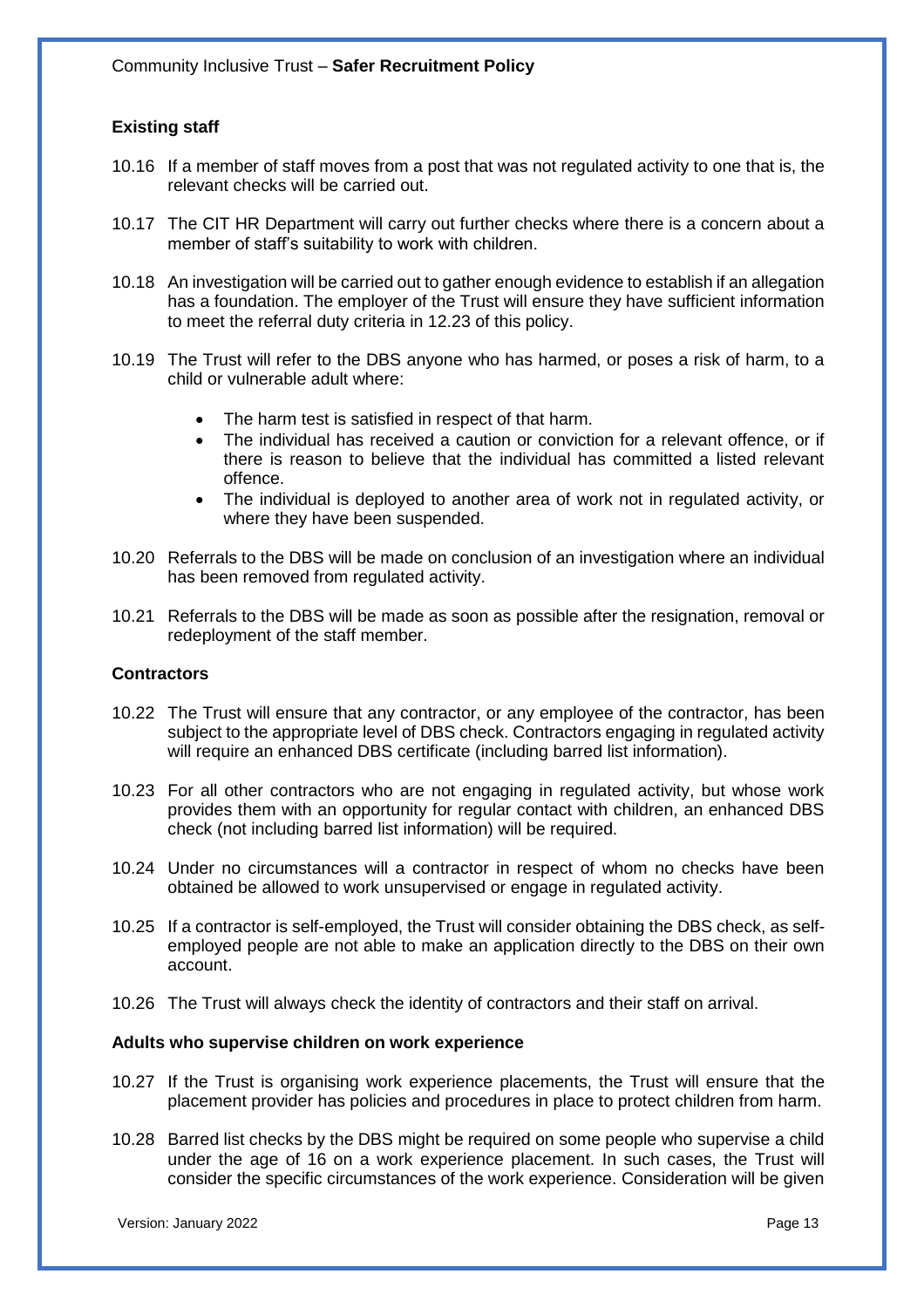in particular to the nature of the supervision and the frequency of the activity being supervised, to determine what, if any, checks are necessary. These considerations will include whether the person providing the teaching/training/instruction/supervision to the child on work experience will be:

- Unsupervised themselves.
- Providing the teaching/training/instruction/supervision frequently (more than three days in a 30-day period or overnight).
- 10.29 If the person working with the child is unsupervised and the same person is in frequent contact with the child, the work is likely to be regulated activity. In this case, the Trust will ask the employer providing the work experience to ensure that the person providing the instruction or training is not a barred person.
- 10.30 If the activity undertaken by the child on work experience takes place in a 'specified place', such as a school, and gives the opportunity for contact with children, this may itself be considered regulated activity. In these cases, and where the child is 16 years of age or over, the work experience provider will consider whether a DBS enhanced check should be requested for the child/young person in question. DBS checks cannot be requested for children/young people under the age of 16.

#### **Children saying with host families**

10.31 The Trust may make arrangements for a child to have learning experiences where, for short periods, the child may be provided with care and accommodation by a host family to whom they are not related. In these circumstances, the LA will be consulted.

#### **Governors**

- 10.32 The Local School Board may request an enhanced DBS certificate without a barred list check on an individual as part of the appointment process for governors. An enhanced DBS certificate (which will include a barred list check) will only be requested if the Governor will be engaging in regulated activity; this also applies to volunteer Governors.
- 10.33 Associate Members will not be asked to undertake a DBS check.
- 10.34 Trustees and Members will be subject to a section 128 check.
- 10.35 Newly appointed Chairs of Trustees will be subject to a suitability check, which includes:
	- An identity check.
	- Confirmation of the right to work in the UK.
	- An enhanced DBS check.
	- Where required, additional information if the individual has lived outside the UK for a period of 12 months or longer.
- 10.36 Governors will be subject to a section 128 direction check.

#### **After the pre-appointment checks**

- 11.1 Once the pre-employment checks have been completed, the recruitment panel and CIT HR will:
	- Confirm a start date with the candidate.
	- Submit contractual paperwork, including the completed DBS check, copies of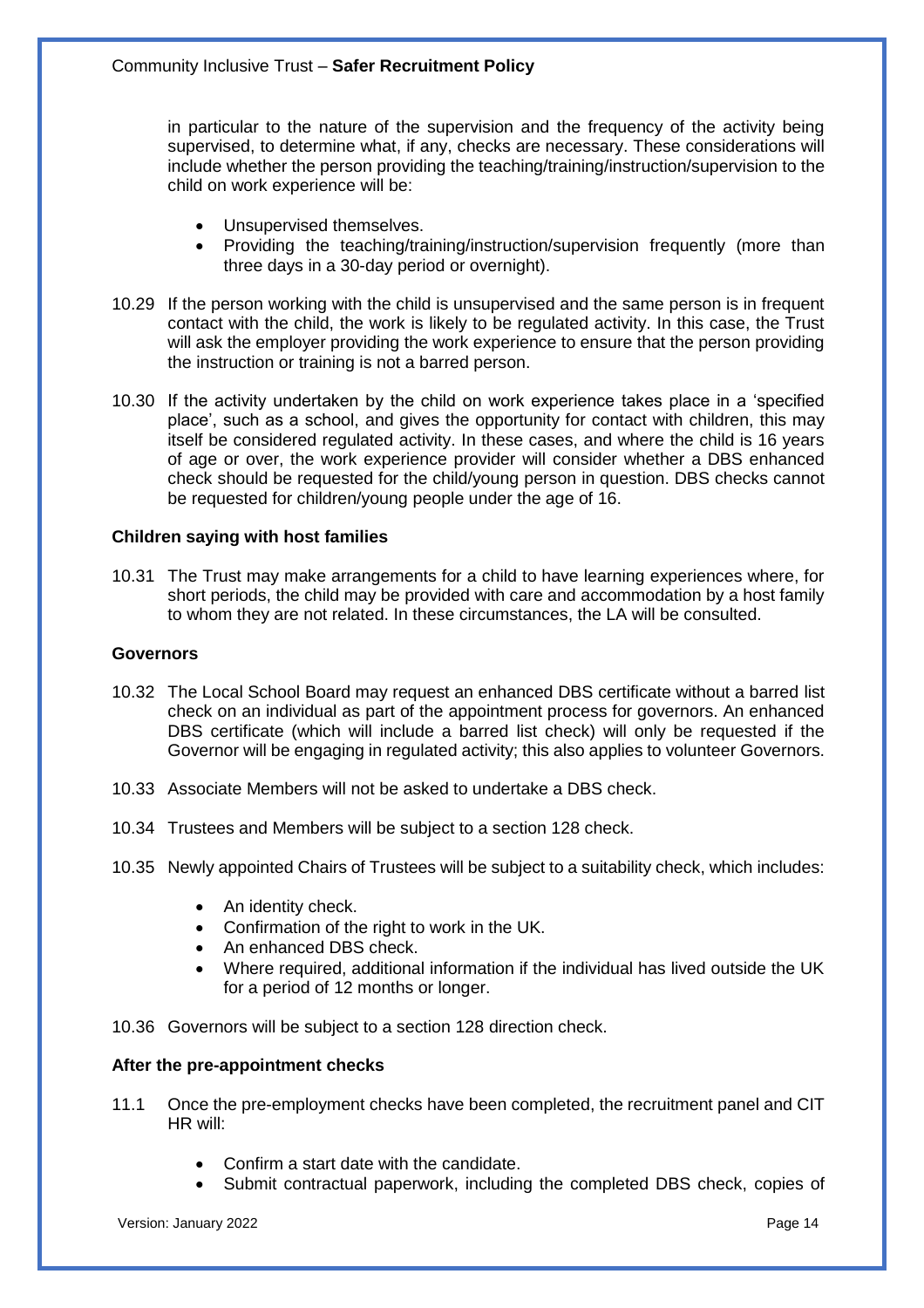identification, references, proof of qualifications, pre-employment medical enquiry form, P45, application/equal opportunities and emergency contacts.

• Provide the required details of the checks carried out to the school to enable the SCR to be updated accordingly.

#### **12. Single central record (SCR)**

- 12.1 Each school will maintain and regularly update the SCR. The SCR will be accessible to the Trust leadership and audited at regular intervals.
- 12.2. All new employees will be added to the record, which will include:
	- All staff (including supply staff) who work at the Trust.
	- All others who work in regular contact with children within the Trust, including volunteers.
	- All members of the proprietor body.
- 12.3 The bullet points below set out the minimum information that must be recorded in respect of staff members (including teacher trainees on salaried routes). The record will indicate whether the following checks have been carried out or certificates obtained, and the date on which each check was completed/certificate obtained:
	- An identity check
	- A barred list check
	- An enhanced DBS check
	- A prohibition from teaching check
	- Further checks on people living or working outside the UK, including checks for European Economic Area (EEA) teacher sanctions and restrictions
	- A check of professional qualifications
	- A section 128 check
	- A check to establish the person's right to work in the UK
	- For those in management, trustee or governor roles, a section 128 check
- 12.4 For supply staff, the Trust will include whether written confirmation has been received that the employment business supplying the member of supply staff has carried out the relevant checks and obtained the appropriate certificates, and the date that confirmation was received and whether any enhanced DBS check certificate has been provided in respect of the member of staff.
- 12.5 If checks are carried out on volunteers, this will be recorded in the SCR.

#### **13. Safer recruitment training**

- 13.1 At least one member of the recruitment panel will have completed formal safer recruitment training.
- 13.2 As a measure of good practice, the Trust will ensure that this training is renewed **every five years.**

#### **14. Monitoring and review**

- 14.1 This policy is reviewed annually by the HR Director.
- 14.2 Any changes made to this policy will be communicated to all members of staff and